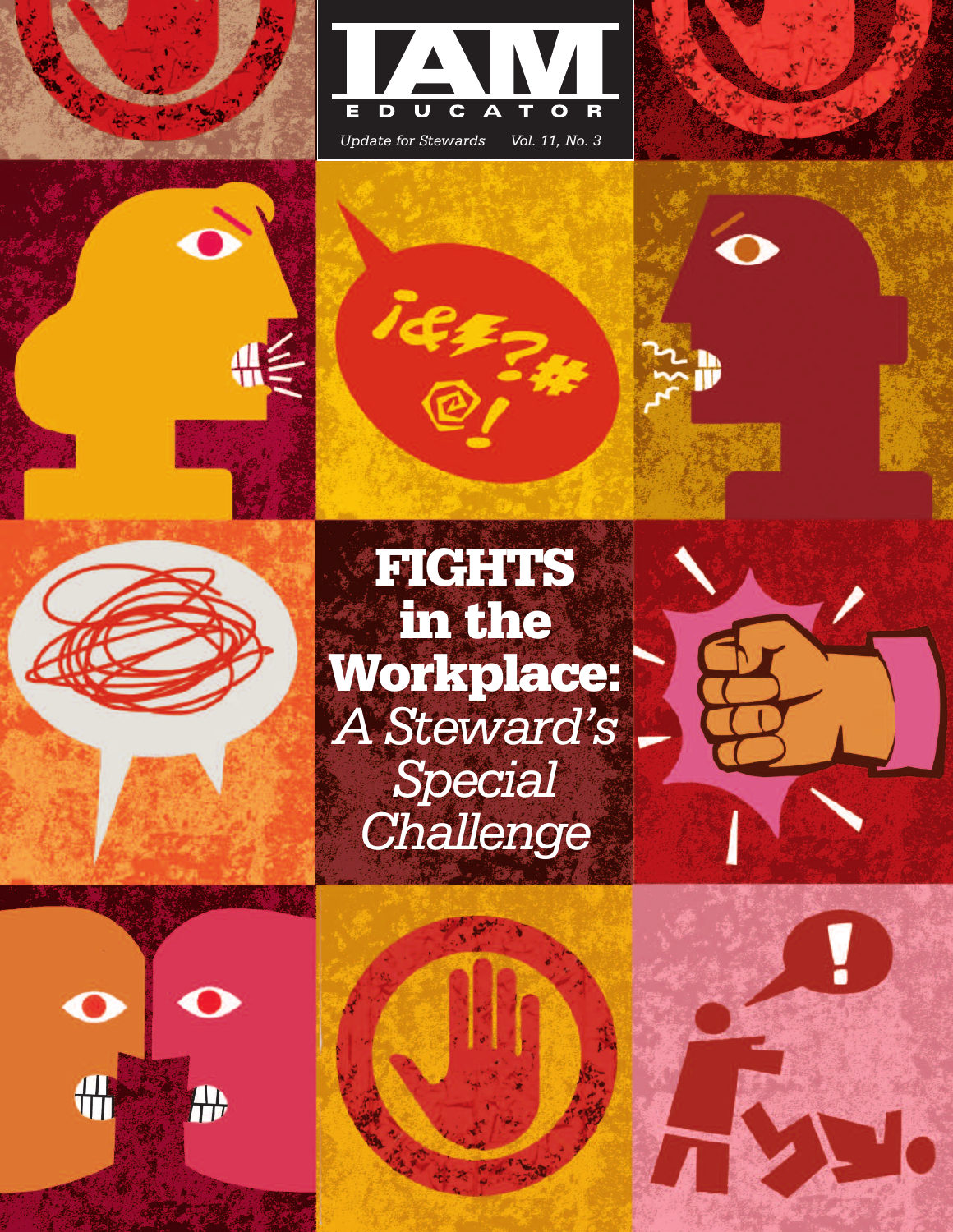# **Fights in the Workplace:** *A Steward's Special Challenge*

**ighting in the workplace is a viola**tion of the right of workers to a safe workplace. Fighting is not just physical violence. Name-calling, racist slurs, profanity, threats, invading personal space, grabbing and shoving, and throwing or spitting count as fighting even if they are not as directly violent as hitting, striking and the use of weapons. Workers who are in proximity to fighting experience fear and stress with consequent physical symptoms.

Fighting among workers, as compared to fights between a worker and a supervisor or boss, presents special challenges for the union. On the one hand, we do not want workers to have to work alongside someone who has serious anger issues or who can get impulsively violent. On the other hand, management may have a zero-tolerance policy and the union must prevent workers from being disciplined unfairly.

#### **The Arbitration Record**

When conflict explodes into fighting, management typically responds with discharge or suspension. When these cases get to arbitration, though, more than half of them are either overturned or modified. In public sector workplaces alone, the proportion modified or overturned is about two-thirds. This suggests that context matters. The way we learn about context is to do good investigations.

#### **A Solid Investigation Needed**

A steward defending a grievant accused of fighting has to do a broad investigation. Find out how the fight started. This isn't a simple matter. You can't just ask the grievant, who was undoubtedly upset at the time. It means interviewing witnesses, because their right to a safe workplace is at stake. This will help you decide if the right person is being disciplined, whether he or she was provoked, how the fight

escalated, whether selfdefense is involved, and whether more conflicts like this are predictable.

Then consider the culture of the work-

place. Is this kind of

fighting behavior, like yelling, normal for that workplace? If it has happened before, is the discipline being applied in this case standard, or is it grounds for a disparate treatment challenge under just cause? Again, this involves interviews and looking at past grievances.

#### **Perceptions Count**

Ask for people's perception of the fighting. The grievant may think he or she was just engaging in horseplay or teasing. But were people nearby worried? Did it interfere with their work? Or did they just ignore it? Their perception matters because it is an aspect of their right to a safe and healthy workplace.

Then the steward needs to investigate management's investigation. Arbitrators see discharge as serious discipline and expect to see a serious investigation on the part of management. If management has only done a cursory investigation, the union needs to do a better job.

Find out the grievant's intentions, too. You will need to learn his or her past history, and ask about mitigating circumstances and stresses both on and outside the job. Is there some history involved? "Bad blood," or a history of altercations, is a factor in many instances of fighting. There may be overall workplace issues, of which this incident is just the tip of the iceberg. If this is the case, the union needs to address what lies below the surface.

A steward knows the workplace well and can sometimes see a conflict brewing. It may be possible, in the interests of safety for everyone, to offer advice or even support a transfer or change of duties to defuse a potential problem. The union may be able to step in, acknowledge the hot spots, warn the potential adversaries and suggest some ways to avoid open conflict.

If the situation involves a person with more social power leveraging this over someone with less social power (for example, a white male over a woman, older worker, disabled worker, minority, non-English speaker, etc.) the union should move to ease this right away, as patterns of injustice like this will undermine solidarity faster than anything else. This may mean dealing with the problem collectively via a training or open discussion at a meeting.

#### **It's Not Just "Bullying"**

Calling some behavior "bullying" instead of fighting can be a distraction. It's true that the actions that constitute fighting in the workplace are part of bullying. But the union should not let anyone, management or other workers, downplay fighting by saying, "Oh, it's just bullying," with its "boys will be boys" and playground implications. In fact, twenty-four states have now introduced legislation to control bullying using a model called the Healthy Workplace Bill. While this addresses the "protected class" limitations to getting redress from Title VII of the Civil Rights Act, the interaction of bills like this with collective bargaining agreements is yet to be seen and they certainly do not do anything to strengthen an existing union or support the collective right to a safe workplace.

*—Helena Worthen and Joe Berry. The writers are veteran labor educators.*

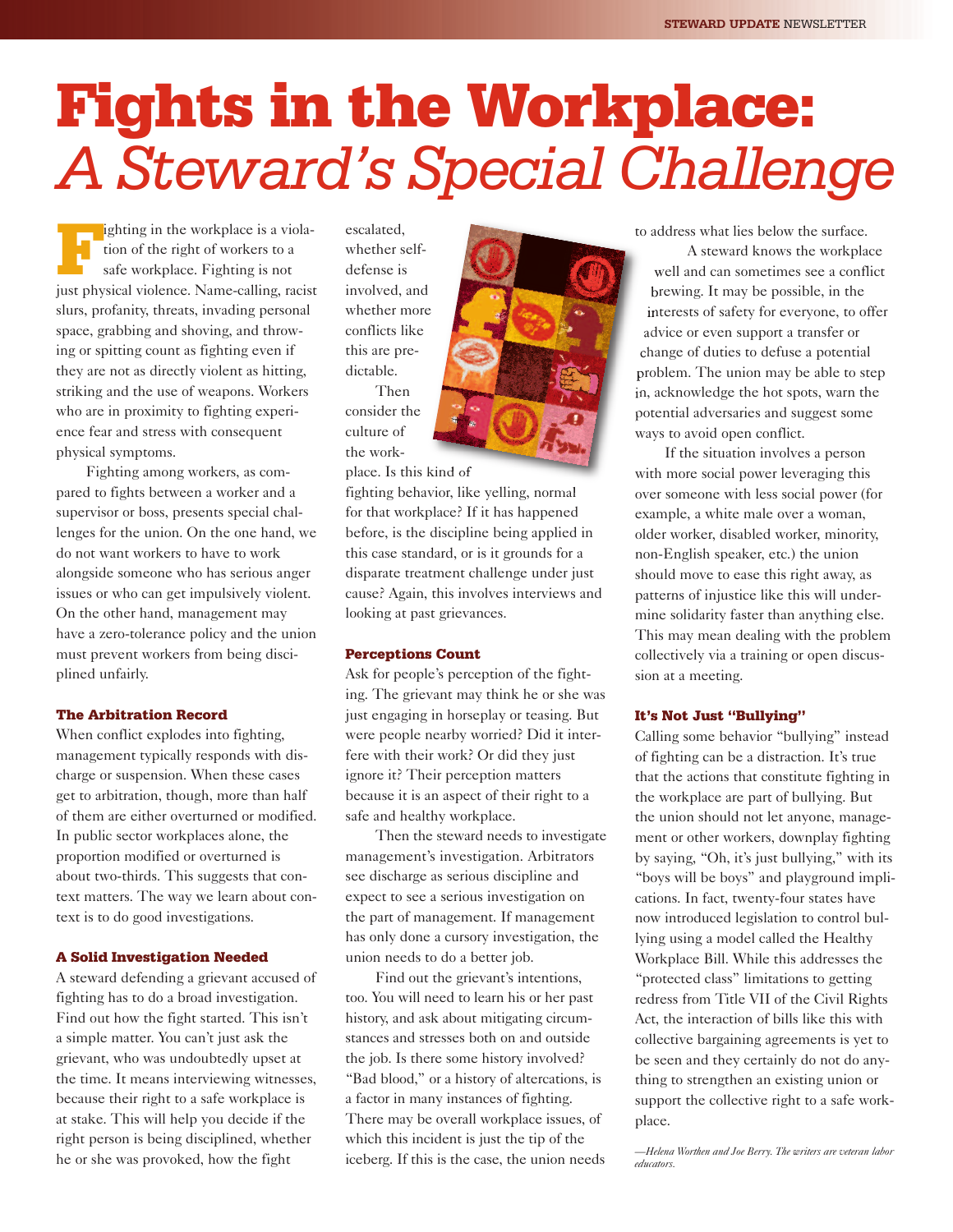# **Discipline and Discharge Grievances:** *The First Meeting*

steward's very first meeting with<br>
management over cases involv-<br>
ing discipline or discharge is<br>
often the most important; it sets the tone management over cases involving discipline or discharge is often the most important: it sets the tone for the rest of the grievance procedure and possible arbitration, and deserves special care. A flawed first meeting can lead to the union deciding not to proceed to arbitration, or even worse—taking it to arbitration and losing.

Let's look at the critical steps, keeping in mind that because the employer usually has the burden of proof in such cases, your goal in the first meeting is to find out what "proofs" it has. So, you ask the employer:

## **Have you have completed your investigation and are ready to present your case?**

If management responds by saying, "No, we have a few follow-up questions," the worker should not answer quickly, and let you have the chance to inject clarifying comments and questions.

### **Can I have the whole story? Don't leave anything out.**

When the company finishes, ask if that is all, then thank them. The goal is to pin them down. Don't let the employer have days or weeks to build a more elaborate case.

### **What specific rule was broken?**

If the rule showed up after the contract was signed, did the union receive notice? If so, ask "How was notice to the union given?" Is the rule reasonably related to the efficient and safe operation of the business? If not, be ready to challenge it. Is it overly broad and vague? Ask for it to be explained.

# **How was the member told about this rule or warned about the consequences of the misconduct?**

Take the example of insubordination.

The rule is "refusing to work as directed." Well, supervisors give direction nonstop. Say a few workers linger. The supervisor says, "okay, back to work." A couple more minutes of lingering and the supervisor says, "You three are fired." Why? "Insubordination." The union's question should be, "Was the member warned that refusal to comply would result in immediate termination?"

# **How many times has this rule been broken over the last five years? By who? What was the penalty? May I have a copy of the records of each of these incidents?**

Let's say you've already asked around and can't find anyone remembering the rule ever being enforced. Resist the tempta-

tion to shoot back, "No one has ever been disciplined over that!"

Why? Because when you make a statement, the burden of proof is on you; when you ask the employer, the responsibility is with the employer.

If it turns out there's been lax enforcement, make notes for your argument down the road.

Alternatively, management may not have reviewed the history of the enforcement and you are making a note to yourself to later argue that "the company did not do a fair and complete investigation." This question lays the groundwork for the future argument.

## **How does this compare to the discipline in other cases? Why is it more severe?**

A penalty must fit the crime. The most common reason a discharge is overturned is because management overreacted and discharged for something that only rated a one-day suspension.

# **Who are the witnesses? May I interview them, and see any written statements?**

Let's say the discipline all started with a customer complaint. The problem is that management can spin the complaint and you cannot interview. Interview is the word of choice, but really you are looking to quiz the customer to find out how solid the company case is.

Sometimes it all starts with a coworker's complaint. Management can make the claim these statements are privileged or confidential or the person needs protection. Ask for the statements. If refused, consider an unfair labor practice charge.

Object to the lack of full disclosure. If the grievance goes to arbitration you

> will argue the witnesses should not be allowed to testify if they weren't questioned during the grievance procedure.

# **May I review the member's entire personnel file?**

Be careful here: You may argue that this is a great a member

with 20 years' service, and then find out there is a file full of issues.

## **You're not through with questions yet: you've got a few for the grievant, and for yourself.**

After asking for a break to caucus, ask the grievant if the facts presented are accurate. Decide if the case can wait until requested documents are in hand, or should you move ahead without them. Decide if you should you consult with the union before proceeding.

When you present the union case, be persuasive, and civil. You've done your best to get all the information possible and to set the stage for possible next steps.

*—Richard de Vries. The writer is a veteran steward with IBT Local 705. With thanks to Robert M. Schwartz's book,* "Just Cause: A Union Guide to Winning Discipline Cases."

**Setting the tone of the meeting is a critical first step.**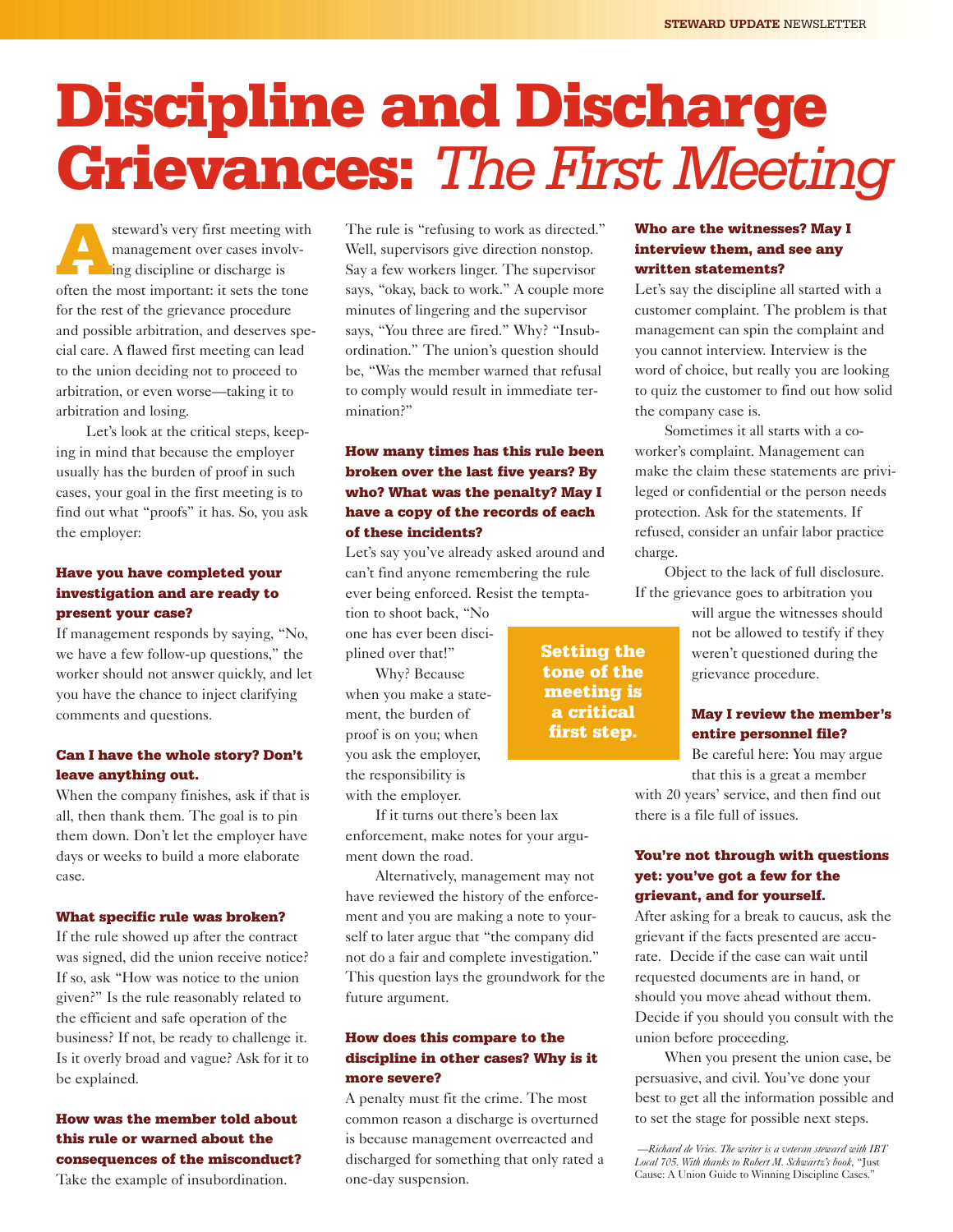# **The Steward and Public Speaking**

ark Twain said there are two types of speakers in the world: those who are nervous and those who are liars. Whether or not they show it, even the most seasoned public speakers can experience anxiety when faced with a new crowd, a new message or new surroundings.

So, if even the best speakers get nervous, where does that leave you—the steward—when it comes time to make a

speech? On the spectrum of anxiety, the answer is: probably somewhere between a little nervous and on the verge of a panic attack.

As a steward, you talk with many people on a daily basis, but how much of that is considered public

speaking? By definition, public speaking is the process of speaking to two or more people in a structured manner with the intention of informing, persuading or entertaining.

The bulk of your public speaking will be done in your membership meetings, member briefings or when you handle grievances with management. In all cases, you will definitely be doing some combination of informing, persuading, and entertaining.

The larger your audience, the more likely you are to be nervous. Chances are, though, if you chose to be a steward, you're already an outgoing person. Use your extroversion to your benefit when you have to make a speech. After all, you probably already have some of the qualities of an effective public speaker.

Good public speakers: talk rather than lecture; make their delivery look effortless; have a good understanding of the matter and are passionate about it; tell a captivating story; and change the way their audience thinks or acts.

Here, then, are four steps to successful public speaking:

# **Plan**

*Who is your audience?*

Knowing your audience will help you choose the right words. Are your listeners fellow members, other leaders within your union, leaders from other unions, nonunion members, or members of management? Do certain characteristics define them (age, gender, race)? Also ask yourself what their attitudes, experiences, fears or expectations might be, as well as

> what questions they might have.

*What are your goals?* Are you simply informing your listeners, or are you persuading them to do something? What is your message? Also determine what attitudes about the union you want to

convey. What action do you want members to take and what can you say to motivate them? What do you want them to remember after the speech is over? How can your speech encourage member participation or build respect for union values?

#### **Make Notes**

To begin writing, just jot down whatever comes to you. Use a conversational tone. Don't censor yourself. Weave your sentences around your main message. Wherever possible, use hard facts and statistics, and provide examples and anecdotes to illustrate your points—anything that will bolster your argument.

After you've written these random sentences, go back and begin to tie them together and place them in logical order. Omit anything boring or irrelevant. Write smooth transitions between ideas. Make sure you open with a striking quote or statistic.

Once you have something more final, make note cards with key words from your speech so that when you glance down, you will be reminded of the material you want to discuss.

### **Practice**

Practicing allows you to do the bulk of your editing. Say your speech out loud several times. Say it while looking into the mirror. Ask a friend to be your test audience. Time yourself to decide if you should slow down, speed up, or cut any unnecessary information. If a word is hard to say, choose a simpler word. Become familiar with your note cards so you can anticipate what you will be looking at during the actual speech.

### **Deliver**

Think of yourself as an actor when the big day arrives. After all, you have a lot in common with a performer. Both of you had to memorize some lines and rehearse them. You both have an audience and will improvise a bit during your performance.

While this is no acting school, here are some tips for making your speech go as smoothly as possible:

■ Right before it's time to speak, use some relaxation techniques such as deep breathing or visualizing your speech going flawlessly.

■ Watch your body language. Avoid slouching, crossing your arms, or putting your hands in your pockets. If you want, hold on to something like a pen or paper clip so that your hands aren't idle or jittery.

■ Smile. Author Stanley Gordon West wrote, "Smile and the world smiles with you. Cry and you cry alone." While it's doubtful you will be doing any crying on the big day, you're sure to see a lot of happy faces if you initiate the smiling.

■ Engage the audience. Make eye contact. Involve some of them in a conversation if possible. Talk *with* them, not *at* them.

■ End with a bang. Cite another striking statistic, or quote a relevant union leader. Call your audience to action. And remember to thank them and other important people.

Making a speech doesn't have to be as scary as some people anticipate. With some careful preparation and rehearsing, you can easily swim your way through the waters of public speaking.

*—Stephanie Correlli. The writer is on the staff of* Steward Update.

**Plan, make notes, practice, deliver. And end with a bang!**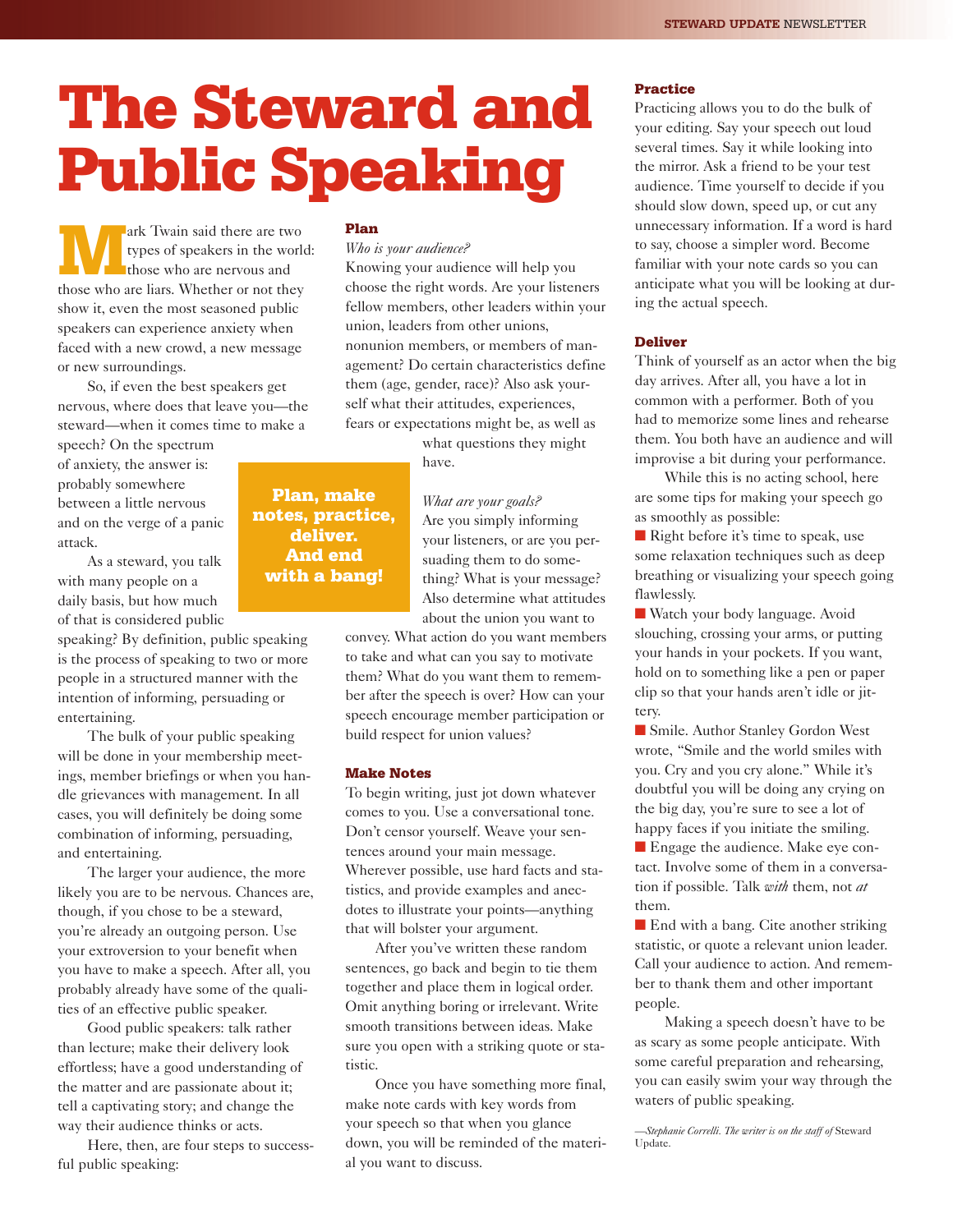# **"GLBT": It Stands for "A Union Issue"**

**A**s times change, so does the range of issues a good union steward must be familiar with in order to serve the needs of members. A good illustration is concerns related to sexual orientation and identity that come up in the workplace.

Not too many years ago, the existence and the needs of those outside of mainstream society's definition of sexual identity were pretty much ignored, and the question of their rights was just about universally ignored as a workplace issue. To say that things have changed in recent decades is a huge understatement. More and more people, from all walks of life, are "out," including an estimated 8 million+ of our working brothers and sisters. Both the larger society and labor unions are engaged in lively discussion and action over issues including discrimination based on sexual orientation, marriage rights, and equal access for gays to the union contract rights and other benefits that are available to straight people.

### **Insufficient Legal Protections**

But for all the advances in getting rid of this type of second-class citizenship, there's still quite a ways to go. In the United States, the proposed Employment Non-Discrimination Act, which would outlaw employment discrimination based on sexual orientation, has not yet been enacted into law. While about half the states now bar at least some categories of discrimination based on sexual orientation, the absence of federal legislation means that discrimination is not illegal in the remainder. In Canada, both the Human Rights Act and legislation in most provinces outlaw discrimination based on sexual orientation, but transgendered people aren't explicitly covered. ("GLBT" stands for "gay, lesbian, bisexual and transgendered" with that last category referring to someone who is not comfortable with or rejects the traditional definition of gender identity.)

The day-to-day consequences of the

lack of legal protection are broad and serious. Without the protection of a union contract, for example, many workers have

no legal recourse if they are fired because they're gay. And if your union contract, like most, gives rights based on marital status, you will be able to get health care coverage or to use leave time to care for your ill life partner only if you're straight (unless

you're among those who've been able to enter into a legally enforceable gay marriage, and also unless you're a federal employee, but that's another story).

The national labor federations in the U.S. and Canada are actively working on these issues, and countless national and local unions have placed these items high on their bargaining and legislative agendas. What's the basis for this understanding that GLBT issues are union issues?

■ The fundamental union principle is *fairness*, and *every* union member deserves the protection the union offers; it simply doesn't matter whether that member is black or white, male or female, or gay or straight;

■ Since discrimination against GLBT people and assigning them to second-class citizenship is perfectly legal in so many instances, there's extra importance to achieving protection in the workplace that only a union can win;

■ Unions have the power to be a leading force for equal rights for GLBT people, just as they often have been for women, people of color, and others treated unfairly in society;

■ Looking the other way when any type of discrimination exists in the workplace plays right into the employer's hands; the oldest trick in the book for keeping workers weak as a group is to divide and conquer. For the maximum power in any fight



the union has with the employer, it needs the unity of all groups in the workplace.

### **The Steward's Job**

What's your job as a steward in fighting against these kinds of discrimination in the workplace and working toward equal rights? The main battlefront is usually the collective bargaining agreement. Contract provisions that include sexual orientation

> and identity on the list of prohibited types of discrimination are becoming increasingly common, as are extending various benefits—health care, sick and bereavement leave, and so on—to an employee's gay or lesbian partner. And once the contract rights are won, your role as the "eyes

and ears" of the union and as an advocate for members' rights comes into focus. You've got a key role to play both in educating your co-workers as to their collective bargaining protections and in uncovering instances of unfair treatment so that the union can use the grievance procedure or other tools to ensure equality. Outside the workplace, you can make legislative and other links between GLBT issues and other union issues.

Finally, a word to straight union steward brothers and sisters: as in every other aspect of your work as a union representative, no one expects you to be an instant expert in this particular set of issues. The only reasonable expectation is that you understand the importance of working for fair treatment for your GLBT co-workers, and that you turn to others for the background information you may need. There are resources provided by the national labor federations, and national and local unions that focus specifically on these issues. And, of course, the likelihood is that in your workplace are fellow workers who are gay, lesbian, bisexual or transgendered: surveys show that close to 4 percent of the population are GLBT. Your responsibility is simply to consult with "out" co-workers so you can learn what you need to know to be effective in this part of your job.

*—Michael Mauer. The writer is author of* The Union Member's Complete Guide.